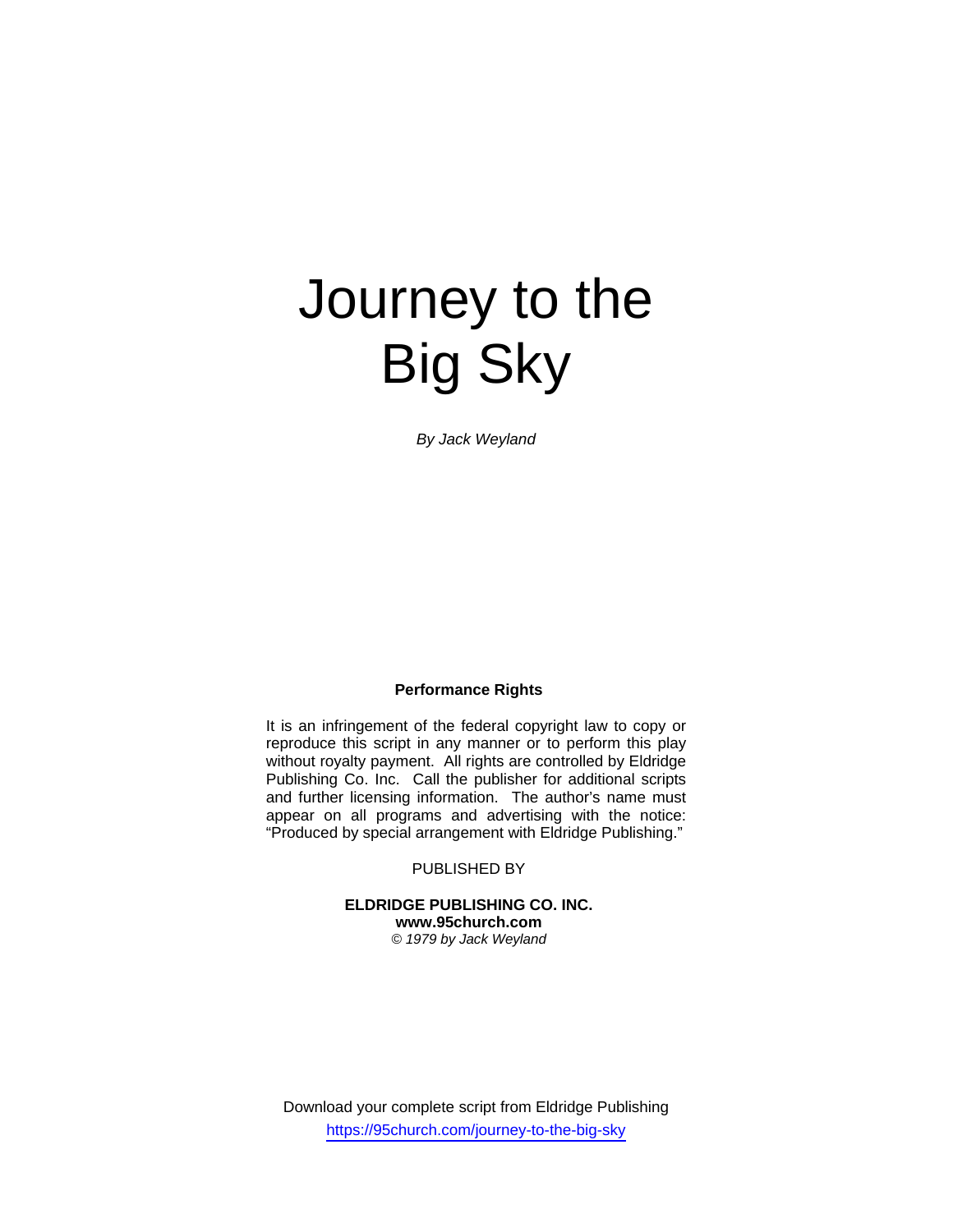### **STORY OF THE PLAY**

Al McCarty is an elderly construction worker on his first trip with his wife Lisa since his retirement. They're camping in Montana, and though it's been his dream to fish there, Al is bored. He misses his coworkers and the noise of the construction trucks. He's even gone so far as to fix a toilet in the men's restroom.

When an angel in white overall appears telling him "It's time," Al is nonplussed. He demands the angel prove he has heavenly powers, and while they're waiting for the "order" to go through, the angel gives Al a few options for his passing—from drowning, to having a tree fall on him to being shot by a female while he's fixing a toilet in the women's changing room.

Al's not interested until the angel admits Al's construction skills are desperately needed up above where new homes must be built. When he hears this, Al's ready to go, even though he will desperately miss Lisa. But not to worry … according to the Plan they will be together in heaven later.

About 30 minutes.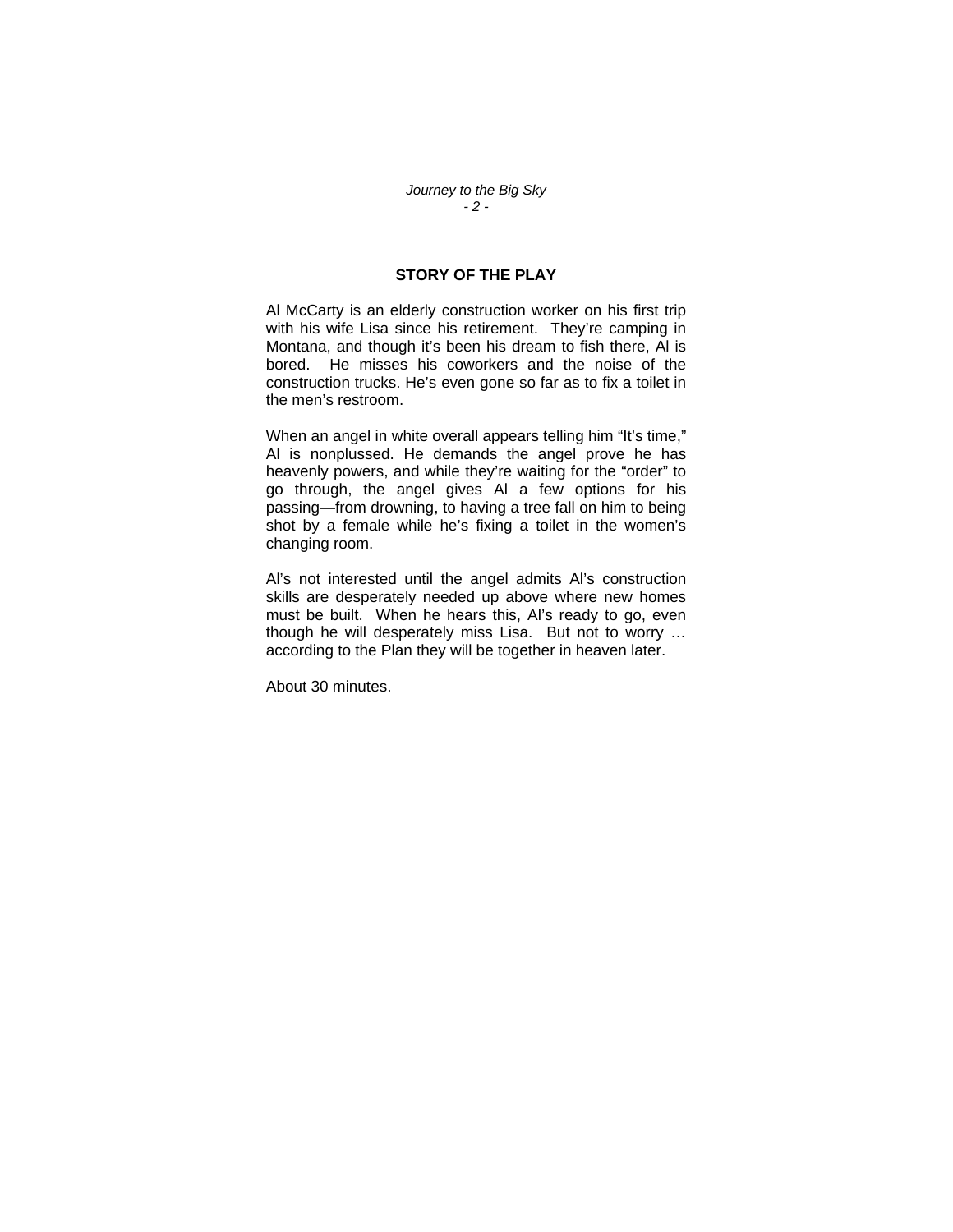*Journey to the Big Sky - 3 -* 

## **CAST OF CHARACTERS**

*(1 m, 1 w, 1 flexible)* 

AL MCCARTY: Recently retired construction worker. LISA MCCARTY: His wife. ANGEL: What else?

## **SETTING**

One rough-hewn post with signs for the campsite stands in the middle of the stage. We see about one third of a large camper trailer extending out on the stage. The entrance door to the trailer is off stage. Two folding chairs are set up in front of the trailer.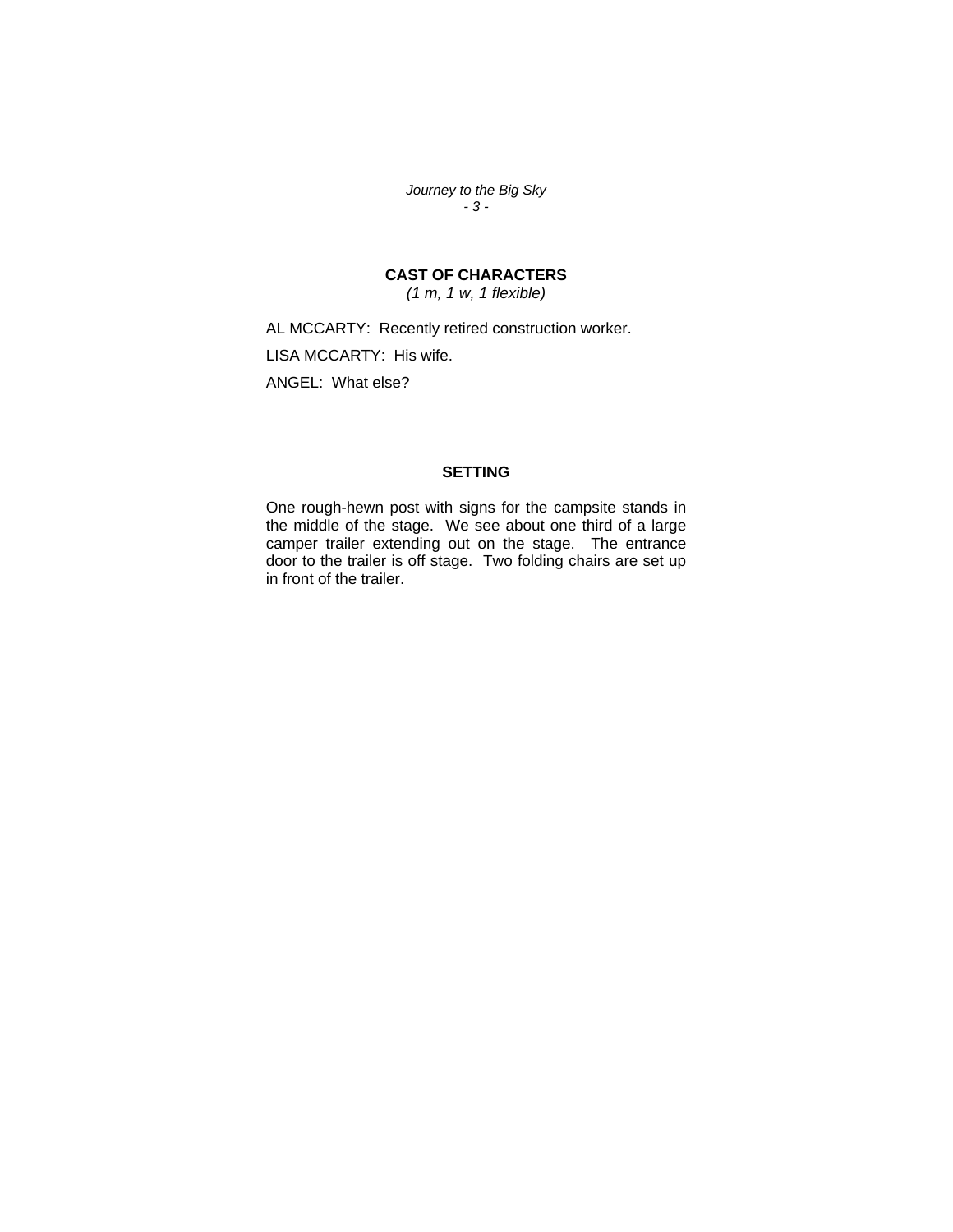#### **Journey to the Big Sky**

*(AT RISE: It's a pleasant summer day in Montana. LISA McCARTY, sixty years old, sits and reads a magazine. AL McCARTY, recently retired, enters carrying new fishing equipment, but no fish.)* 

**LISA:** *(Looking up from magazine.)* Did you catch anything?

**AL:** *(Leans his fishing rod against the trailer and sits down.)*  They're not biting yet. Too early. Fella there said to wait 'til five o'clock... *(Looks at lake.)* This is the life, huh?

**LISA:** *(Doesn't look up from magazine.)* Sure is.

**AL:** Just look at that lake! I always wanted to fish in Montana, and now here I am. 'Course I haven't caught anything yet.

**LISA:** *(Reading.)* Hmmm.

**AL:** It's sure great to be retired .... Yes sir .... We can go anywhere we want and stay as long as we want.

**LISA:** That's right.

**AL:** They call Montana the Big Sky Country .... Does it look any bigger to you?

**LISA:** No.

**AL:** Well, that's what I thought .... What's that you're reading?

**LISA:** Just a magazine.

**AL:** Oh. Do we need anything at the general store?

**LISA:** No, Al.

**AL:** OK. *(Restlessly looks around.)* I'd better see if the trailer's level.

**LISA:** You've already done that twice today.

**AL:** Well, it won't hurt to check it once more. *(Pulls a level from his shirt pocket and lays it on trailer hitch.)* It's still level.

**LISA:** That's nice.

**AL:** *(Sits down again.)* It's quiet here, isn't it?

**LISA:** Hmmm.

**AL:** Do you know what I miss? Beep, beep, beep.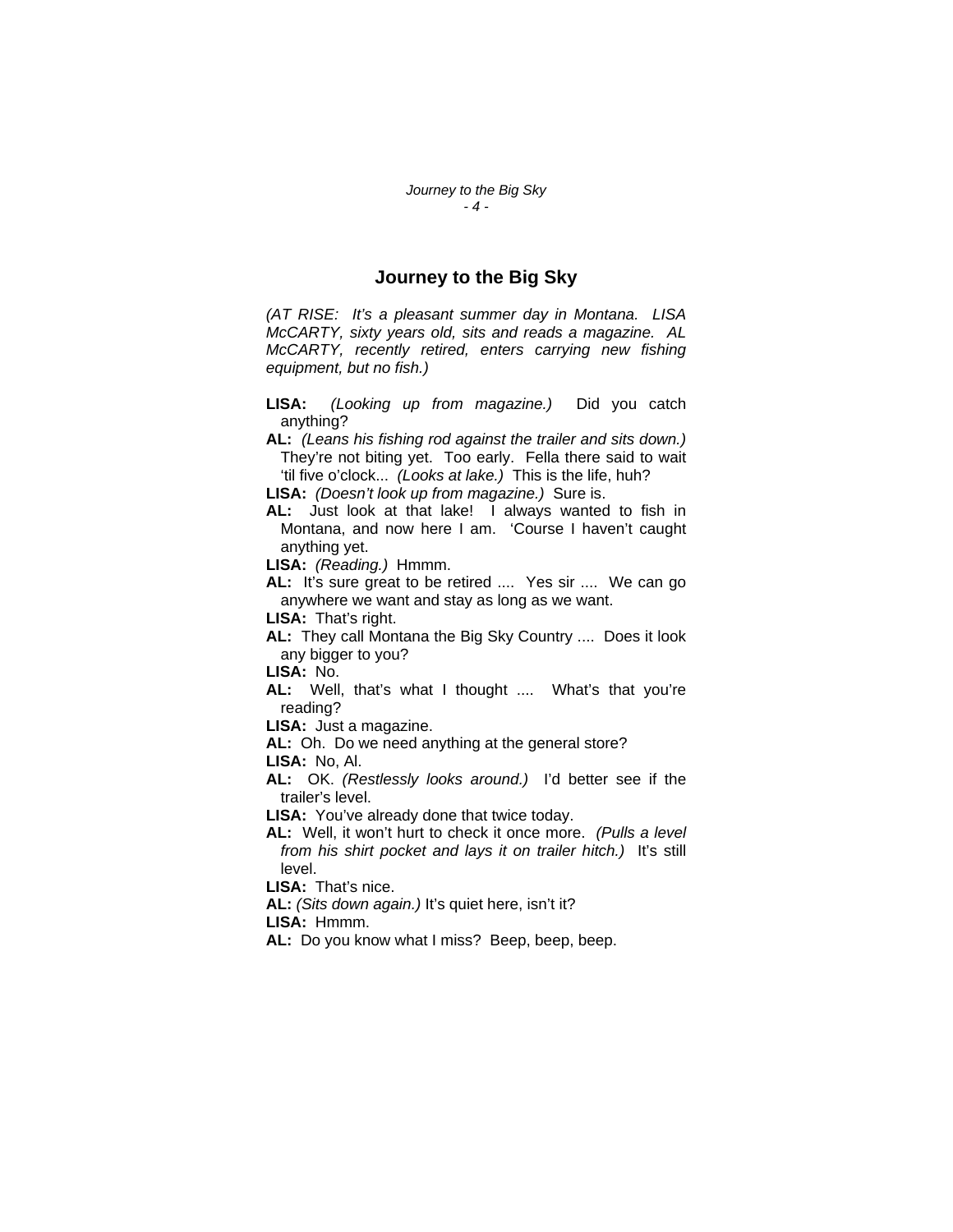**LISA:** Oh.

- **AL:** Ever since OSHA decided construction crews couldn't tell when a truck was backing up, I've been hearing that ... Beep, beep, beep... You know what? I miss it now.
- **LISA:** *(Turns page.)* Oh.

**AL:** Must be interesting ... what you're reading.

- **LISA:** It'd be more interesting if you'd let me finish a sentence.
- **AL:** Sorry. *(Pause.)* Oh, you know what? I lost that little plastic thing *off* my shoelace.

**LISA:** Oh.

**AL:** Maybe I oughta go into town and pick up a new pair.

LISA: Can't it wait 'til tomorrow?

**AL:** Suppose so …. Say, you know when I went fishing this afternoon, I stopped by the changing room near the swimming area to use the restroom. Well, the toilet wouldn't flush. So I took off the top and fixed it. It works good now.

**LISA:** That's nice.

**AL:** Yes sir, this is the life... Just sitting here in Big Sky Country, looking at the lake. *(Looks at watch.)* Four o'clock now .... Another hour and I can go fishing.

**LISA:** Hmmm.

*(Pause.)* 

**AL:** How do the fish know when it's five o'clock? **LISA:** I don't know.

**AL:** Four o'clock here .... In Omaha, it'd be five o'clock and our crew'd be on the way home. Maybe we'd stop in and have a cold glass of beer. Play a little air hockey. Unwind. Whole thing'd only cost a couple of bucks. **LISA:** Hmmm.

*(Pause.)* 

**AL:** You want to go down and see the toilet I fixed? **LISA:** Al, no. Just let me read.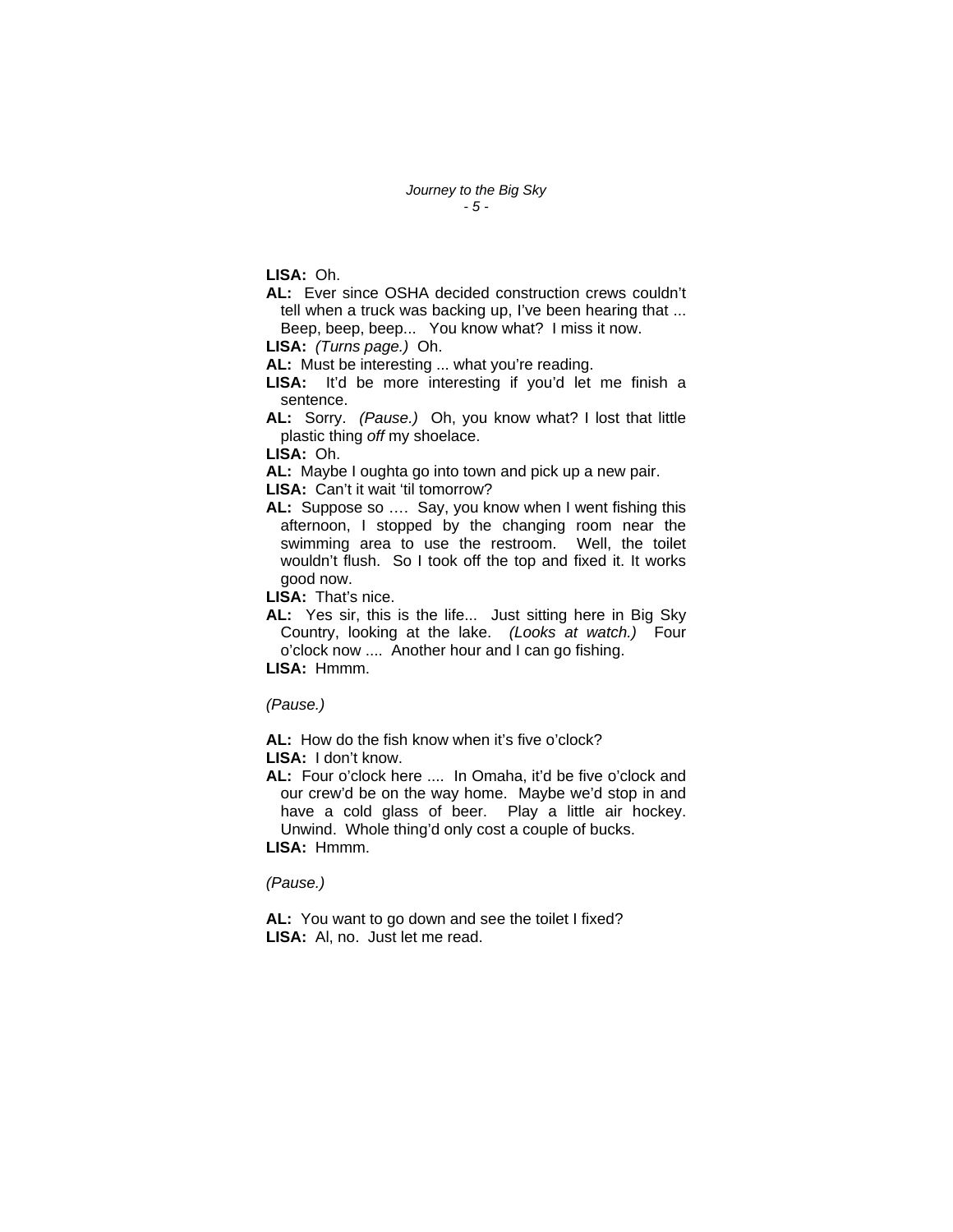- **AL:** Sure .... But sometime could you go into the women's room and see if the toilets work? While we're here, I might as well fix 'em.
- **LISA:** *(A little angry.)* Al, I can't get anything read with you around. I'm going inside.

*(AL watches HER leave, starts to whistle. ANGEL walks in, wearing a white carpenter's work overalls and carrying a white brief case.)* 

**ANGEL:** *(Eastern accent, tough voice.)* I'm looking for Albert McCarty.

**AL:** That's me.

**ANGEL:** I thought you were .... It's time to cash in your chips.

**AL:** What chips?

**ANGEL:** Let me try it again .... It's time to buy the farm.

**AL:** Are you in real estate? We already had the free dinner and the pitch about Lake Havasu Developments.

**ANGEL:** ...That's all she wrote.

- **AL:** Famous Writer's Correspondence School? Aluminum siding? Health insurance? I give up. What's your game?
- **ANGEL:** Let me put it to you straight: you're scheduled to die this afternoon. I'm here to help you out-process. I'm an angel.

**AL:** G'wan, you're no angel! *(Laughs, apprehensive.)* Are you? No! The crew in Omaha put you up to this, right?

*(ANGEL shakes his head slowly. AL is worried.)*

**AL:** *(Cont'd.)* If you're an angel, show me a miracle.

**ANGEL:** *(Kindly.)* Whataya talking about? Do I look like Cecille B. DeMille?

- **AL:** It doesn't have to be a big miracle …. *(Walks around looking, finally focuses attention on camp post.)* If you're an angel, make this camp post light up.
- **ANGEL:** *(Walks over and examines the post.)* You mean just light this up? Shouldn't be too hard.